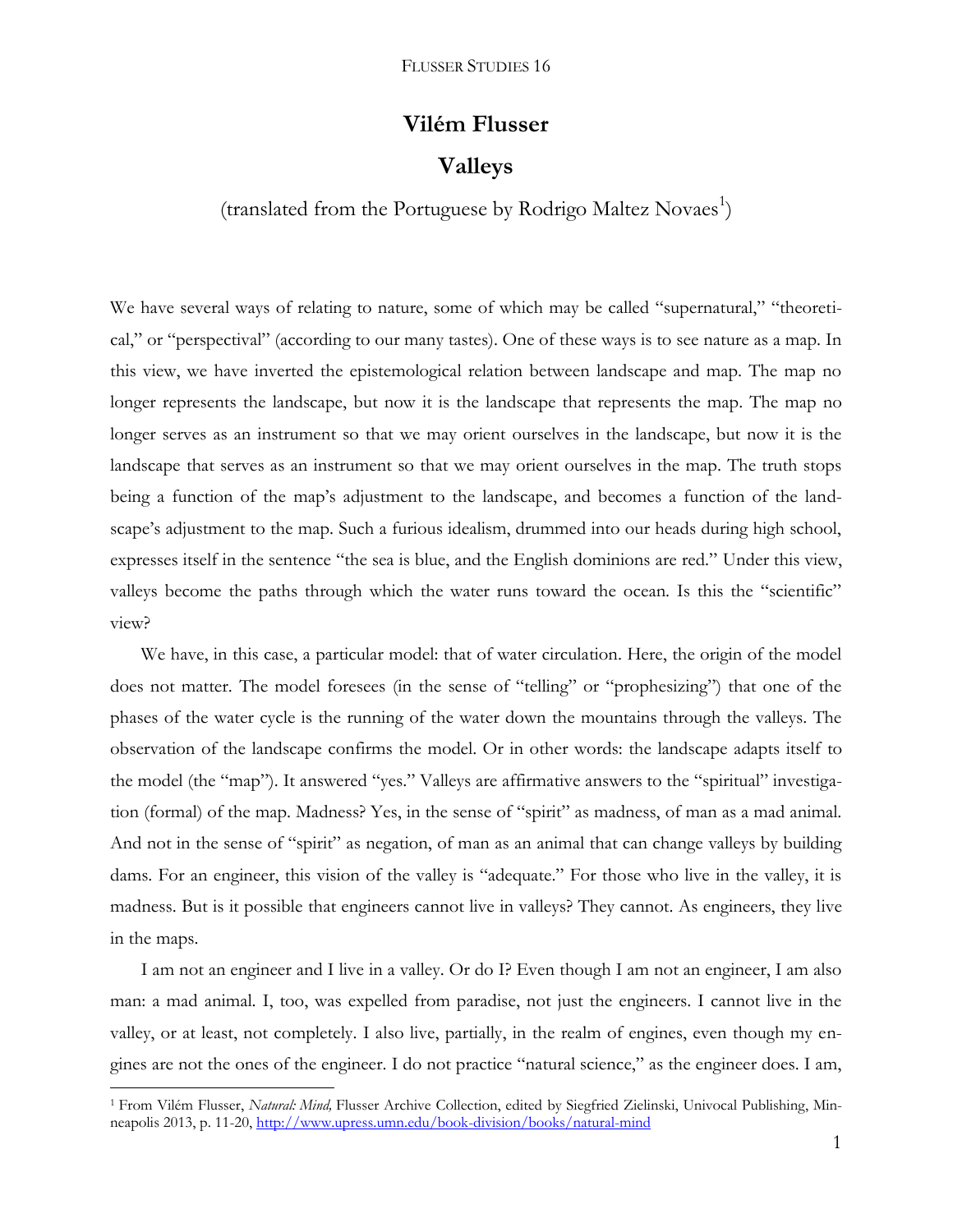poor me, a humanist. My madness is of another kind. Valleys for me are also paths. Certainly not for water, but paths for men. Here is why I cannot live so completely in the valley as the deer do. Deer roam in the valley and I walk through it. I cross the valley (be it the valley of tears or of smiles). *Homo viator*. Errant knight, errant Jew. Stranger. But not completely. If I walk through the valley of the shadow of death, you are with me. How green therefore is my valley! However, the valley is mine, and I am not its, because I also have a map, to which my valley must answer "yes or no" to adjust itself. My map, my engine, is this:

Humanity is a horde of invaders, of immigrants. It has invaded the landscape for approximately eight million years, in several waves: searching for reindeer, mammoths, grasses, cattle, salt, coal, and electricity; in sum, in search of happiness. Where the horde comes from is unknown. This is probably a false question; there is no method to answer it. However, it does not seem to be "false," since eight million years is not such a long time after all. But where the horde goes is known. It climbs. It climbs along the rivers and streams in the opposite direction that the water runs. It climbs the valleys. The valleys are the arteries through which the blood of humanity's river climbs. And the narrow mountain valleys are the capillaries. In them the invasion stagnates. They are dams, in the opposite sense from that of the engineer's. In my map, the first are the last: the most courageous standard bearers, who form the tip of the invading spear, and who penetrate the narrowest valleys, remain dammed there in order to form the last vestiges of the horde. I live (in the problematic sense of the term) in a narrow mountain valley. Now my valley, answer me, "yes or no?" Answer my "perspectivist," historicist, humanist question.

During the last interglacial period, this valley was probably inhabited by men of the Heidelberg species, when at the same time the lower plains were inhabited by *Homines sapientes*. When the plains were already Neolithic and grass was planted, here the Alpine goats were still Paleolithically hunted. When Rhaetian was being spoken in the plains and bronze was already used, here there were still Neolithic villages without division of labor. Here, Rhaetian was spoken when Latin and Greek were already spoken in the plains (and elsewhere).

When middle German dominated the Holy Empire, here Ladin was spoken. Today German is spoken here, when it is Italian that is spoken in the plains. Yet in the small side valleys Ladin is still spoken. And Rhaetian still has not died in small agglomerations above three thousand meters. And there are still houses built in the Neolithic way. And there are small isolated ponds at the foot of the glaciers, where people still fish in the Paleolithic way. And are there not Neanderthal and Heidelberguian traces on the faces of the mountain people? My valley has answered: "yes, I am structured ac-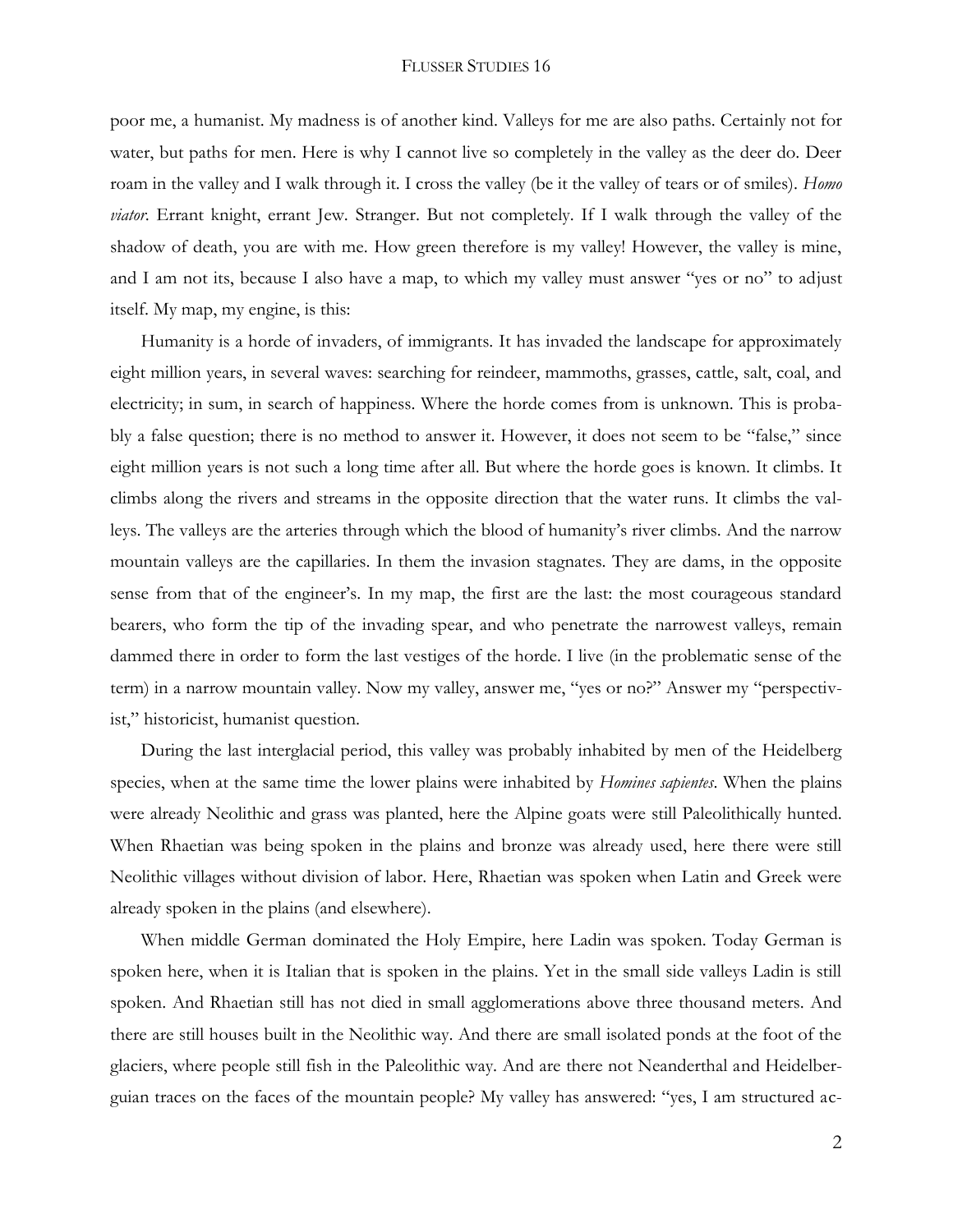cording to your map." I live in a dam of human history, in which "anterior" becomes "the higher valley," and "posterior" the "lower valley." This type of stratification is contrary to that of geology. Unsurprisingly: the "humanities" have a different map than that of the "natural sciences." Time runs in opposite directions according to both disciplines. In the natural sciences, it runs toward entropy; in the humanities, toward increasing information. The water runs in the opposite direction from that of the river of humanity. The historical stratification of my valley is in opposition to its geological stratification, just like the "spirit" is in opposition to the world, because the world is a passage, and "spirit" is adventure.

My valley is not interesting only for the fact that I live in it. It may be generalized. Is this not how the "spirit" functions: generalizing, classifying, and projecting "high?" That is: emptying? My concrete valley could here be generalized into an empty form: "a class of valleys." That is why it is interesting. It may serve as a concrete example of the abstract class "valleys," therefore, as an epistemological inversion. My valley is interesting because once this inversion is done, it allows for this type of question: tradition or progress? On my map, valleys are the places toward which progress advances and where it stagnates. But there, it stagnates in a particular structure: as the structure of "memory," in the Platonic, biological, psychological and cybernetic sense (and maybe also in other senses). On my map, valleys are storage for information, they are conserves, therefore, traditional conservatives. On my map, progress runs uphill in order to be stored in the narrow valleys. On my map, the aim of progress is to be conserved. This is because my map is a humanist's map, not an engineer's. That is why the valley's "*nunc stans*" appears to be an aim of the "*panta rhei,*" or in sum, as Shangri-La. All of humanism is utopian: it aims at the narrow plenitude of the valley, and sees in the wide vacuity of the plains as only one stage of the course.

First attempt at an answer: valleys are articulated. They are narrow and surrounded by obstacles that allow only a few difficult passages. This articulation turns them "organic," that is, difficult to mechanize. They cannot be easily filled with "masses" that move mechanically. It is not possible to easily build in them pharaonic pyramids, *circuses maxima*, or fifty-story banks. Such things do not fit well in valleys, and not because they are "small." The experience of the valley is grandiose, the mountains that surround them are much higher than the tallest pyramids, circuses, and banks. They are not good for "mass" culture, not because valleys are "small," but because they are articulated. The massifying progress of the plains is, therefore, destined to become articulated ("humanized") in the valleys.

Second attempt at an answer: valleys shelter. Every valley forms a universe, with its own fauna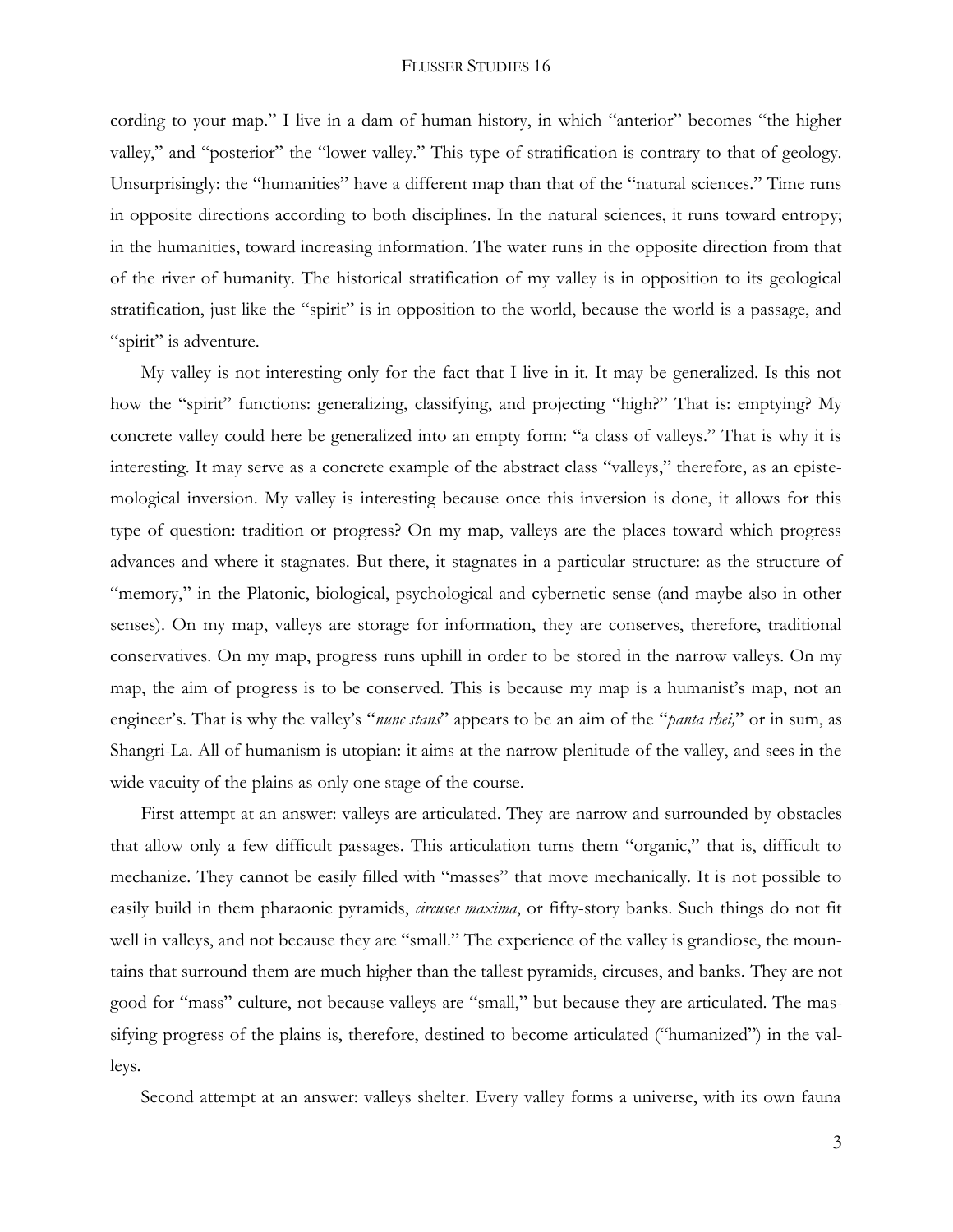and flora, slightly different from that of the next valley, with its own economy, social structure, architecture, music, and legends. And these universes that are the valleys do not communicate with each other, except with the plains, which are common to all. It is in this sense that valleys shelter: not in the sense of isolation from the rest of the world, but in the sense of indirect communication via large roundabouts. This is perhaps what distinguishes the cultures that spring from a network of narrow valleys, from the cultures of the plains: they are "confederative," not "federal," as are the ones from the plains. For example: Greek, Jewish, Tibetan, Toltec and Incan cultures compared to Roman, Mesopotamian, Hindu, Mayan and Chibchan cultures. The "civilizations" of the plains are therefore destined to become cultured in the valleys.

Other similar answers are possible and easy to formulate. All of them will say that history is a process that has the valley as an aim. Or that a happening is a process that has memory as an aim. Or that progress is a process that has tradition as an aim. In sum, they will all say that to store information (negentropy) is humanity's aim. And they will all say that valleys (memories, tradition, negentropy) are not static places, where nothing ever happens. They are, on the contrary, places where information is constantly regrouped and restructured. To speak communicologically: valleys are places where discourses from the plains are dialogued. That is why valleys are the places for thinkers and poets, from Heraclitus to Nietzsche, David to Rilke. But not for prophets. Prophets do not inhabit valleys. My map does not encompass prophets. I must widen it.

Prophets pass through the valleys and climb all the way to the mountain's summit. They go one step beyond the valley's inhabitants, and then they return. On the way back they do not even rest in the valley that they cross. They go directly to the plains in order to tell their "news." They tell of the view they had on the summit. For them, the valley is a channel between the plain and the summit, and the summit and the plain: an ambivalent channel. On the way up, it is a channel between redundancy and noise. On the way back, it is a channel between noise and new information. On the way up, it is a channel between mass alienation and solitude. On the way back, it is a channel between solitude and engagement. Here is what the valley is, in a map projected from the mountain's summit: no longer a dam, but the place in between. In this map, whoever is in the valley is in the middle of their life. And the question that emerges in such a map is this: is the one who is in the valley still climbing or already going down? Is he still a thinker (the re-formulator of the plain's discourse, of "prose"), or is he already a poet (the preparer of a new discourse)?

Therefore, in this second map (which is no longer historicist, but just as formal as the engineer's map), humanity no longer appears in the form of a river over the valleys, but in the form of a circula-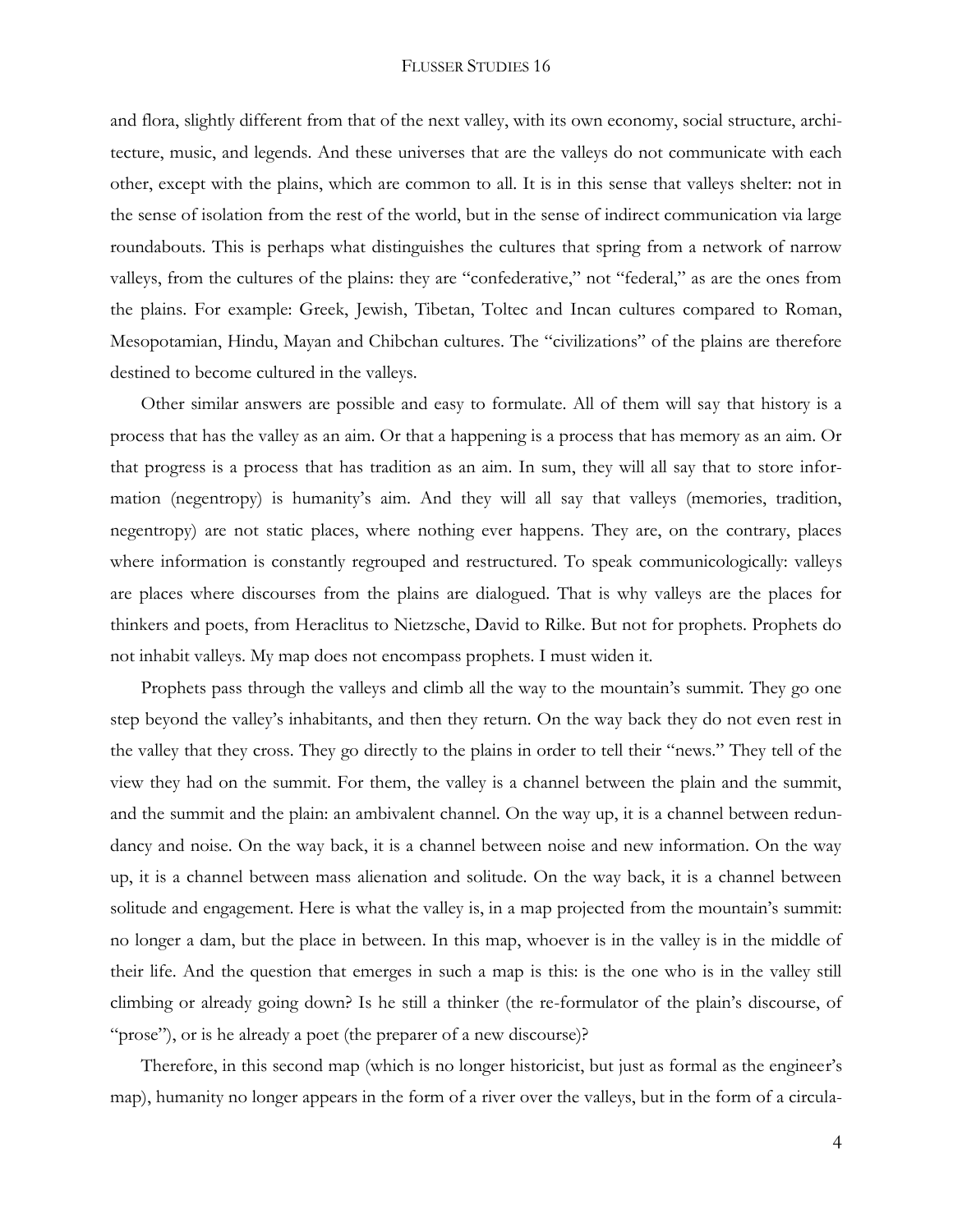tion that gyrates in the opposite direction to that of the water. They go up through the capillaries of narrow valleys, some drops project all the way up to the summits and then return laden with "news" in order to vivify the plains. This circulation of humanity climbs up as great rivers (the great "tendencies"), ramifies into deltas at the mountains (the several "heresies"), reaches the summits as individual drops (the great "heretics"), which then evaporate and re- condense into vivifying rain ("prophecy"). Consequently, in this second map, valleys are different paths than the ones in the first map. They are no longer paths that lead toward an aim. They are initiation paths for a return. "Decisive" paths.

He who has never climbed through a valley has never lived. He vegetates in the plains. For him, the third- dimension, that of the sublime, is missing. But he who has climbed through the valley and stayed there also did not live. It is true that he uprooted and de-alienated himself, but he remained hovering in the air, in availability. He must decide to climb higher, to isolate himself ever further on those summits that Rilke called "those of the heart," those that not even eagles inhabit, and to risk himself in the solitude in which Unamuno says he "lost his truth." But in such a decision he cannot wait for a Virgil, or a Godot, or any alpine guide. Or, he must decide to go back to the plains, without having had the risk of the climb, certainly not to be re-integrated, but to engage, because integration has become impossible for those who were in the valley, because for him, integration has now become a synonym of promiscuity. For having climbed the valley he is apocalyptic, and will never go back to being integrated. The "return" can never cancel the "going." Whoever comes back is no longer the same; he is altered. He is informed even if he did not climb to the summit. Here is the decision that whoever has climbed through the valley must make: solitude without the guarantee of a return, or a return without having seen the summit.

Those who were born in the valleys do not see the summits. They look at the soil they cultivate, and rarely at the plains at their feet, where they exchange the products of their labor. They rarely look at the plains, because it is generally covered in mist. That is why those who were born in the valleys believe that they were born above the clouds. They are mistaken. They were born in the middle of the path. Those who were born in the plains and have never left are likewise mistaken. They believe that they were born under the sky, when in reality they were born under the mist that does not allow them to see the valleys or the summits. But those who were born in the plains and climbed up through the valleys see the steep and inaccessible summits first. Then they see the bright green grass of the valley. However, as they are travellers, they see the landscape as if it were a confirmation of the maps they carry in their pockets. Two maps: the first shows the valley as a path that leads to an